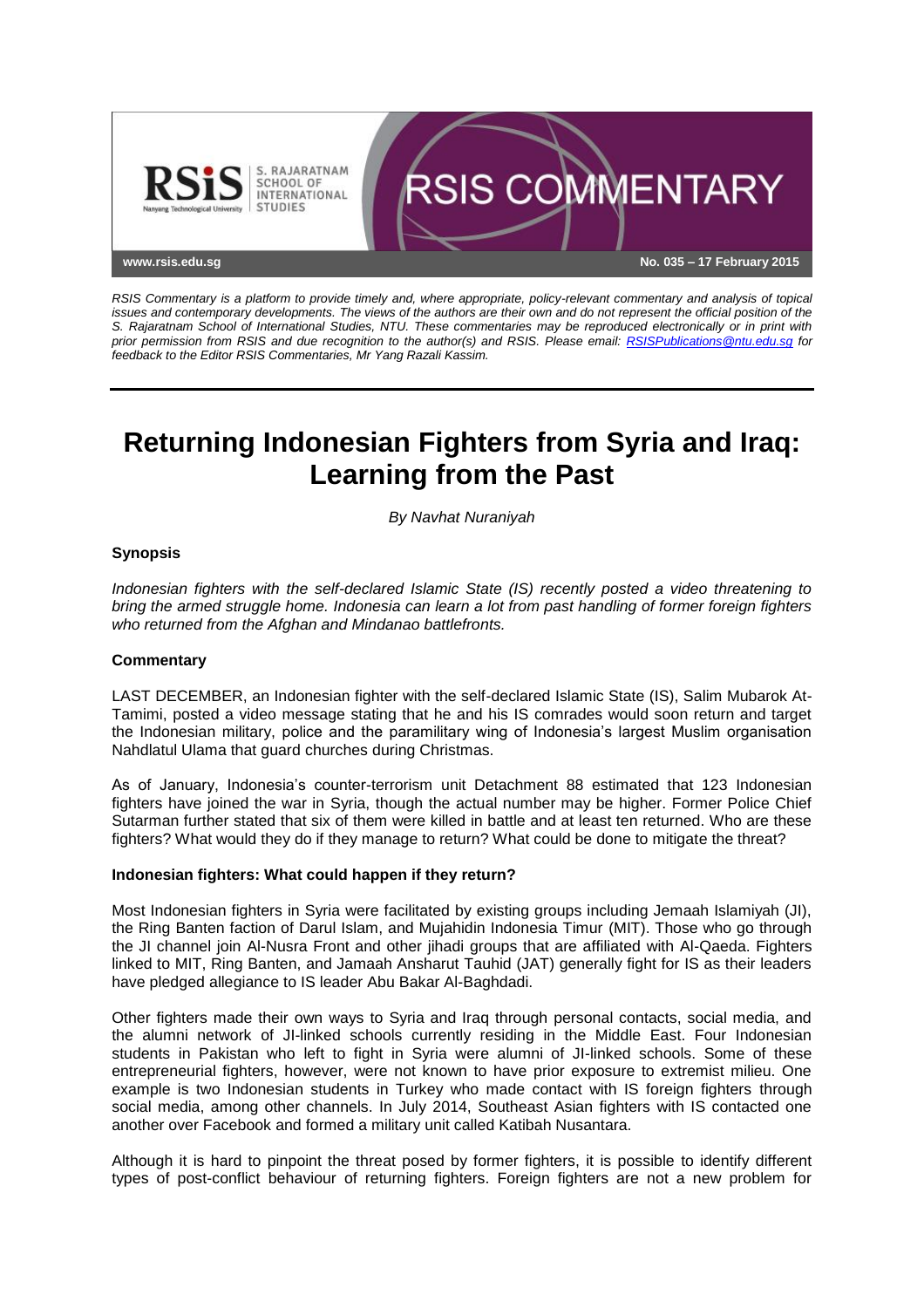Southeast Asian countries including Indonesia. Some 200 to 300 Indonesians had trained in Afghan militant camps between 1985 and 1995 and more were reportedly trained and fought in Mindanao from 1996 to 2001.

Reviewing the Afghan and Mindanao veterans in Indonesia, it was evident that not all of them sought to use violence as a political means in the domestic arena. Some hard-core extremists such as Imam Samudra continued to become terrorists; others helped with the cause though not directly involved in terrorist acts; while many totally disengaged from extremism. Some of the latter group have even been involved in counter-radicalisation activities.

## **Learning from the past, looking ahead**

Whether or not returned fighters relapse to terrorism depend on a range of factors, including domestic political contexts and their personal circumstances. It was not until the breakout of Muslim-Christian conflicts in Poso and Ambon in late 1990s that many Afghan and Mindanao veterans decided to go back to the battlefield in what they considered a defensive jihad. Perceived victimisation of Muslims, coupled with turbulent political and economic situations that created instability and massive unemployment, provided fertile ground for JI and other groups to recruit new fighters and establish military squads in the conflict areas.

However even some Afghan veterans who fought in Poso and Ambon were eventually disillusioned by the Bali bombings which killed innocent civilians including Muslims. Disillusionment however did not necessarily turn them away from terrorism. The fact that JI networks were buttressed by interconnected marriages, discipleship, and business relationships among its members made it very difficult for some to totally disengage from their old networks. The availability of alternative social networks and employment were therefore important in rehabilitating former fighters and terrorists.

The current stable political situation, combined with more experienced counterterrorism forces, will make it much more difficult for organised terror plots like the Bali bombings to occur. The capacity of existing terrorist groups have also been significantly weakened. In addition, Muslim-Christian conflicts in Poso and Maluku that served as an extremist battleground have largely been resolved. Now the problem is intra-Muslim conflict. In 2011, hundreds of Shiites in Madura Island, East Java were displaced as a result of a local communal conflict.

Further, the Syrian conflict has worsened existing anti-Shia sentiment because local jihadists and Salafists have framed the Syrian conflict as a Sunni-Shia war and propagated such framing on- and offline. At least three other violent clashes between Sunni and Shia groups broke out in East Java, Jakarta, and West Java recently. Law enforcement authorities and community leaders need to work hand-in-hand to tackle early symptoms of sectarian conflict that could become militant battlegrounds.

## **Failures and successes**

Moreover, the Indonesian government is currently undertaking efforts to criminalise joining foreign terrorist groups. While such criminalisation is necessary, a rehabilitative approach is equally important. Previous deradicalisation programmes undertaken by the government and NGOs have seen both failure and success. One of the infamous failures is the case of employment projects for exterrorist inmates in Central Sulawesi in 2010.

After being released from prison, Santoso – who eventually founded MIT – was granted a gutter cleaning project in Palu, Central Sulawesi. He was allowed to employ his followers and other former inmates in the hope that employment would lead to disengagement from terrorism. However, the project not only brought the network together but also gave them financial means to start a new group.

There are also success stories such as a government-funded livestock farm run by former terrorists in Lamongan, East Java and an NGO-initiated cafe that employs former terrorists in Central Java. The more successful programmes share at least three characteristics:

The first is a dual programme of material assistance and religious rehabilitation. The second is the deliberate mixing of former terrorists and their families with other community members in a business